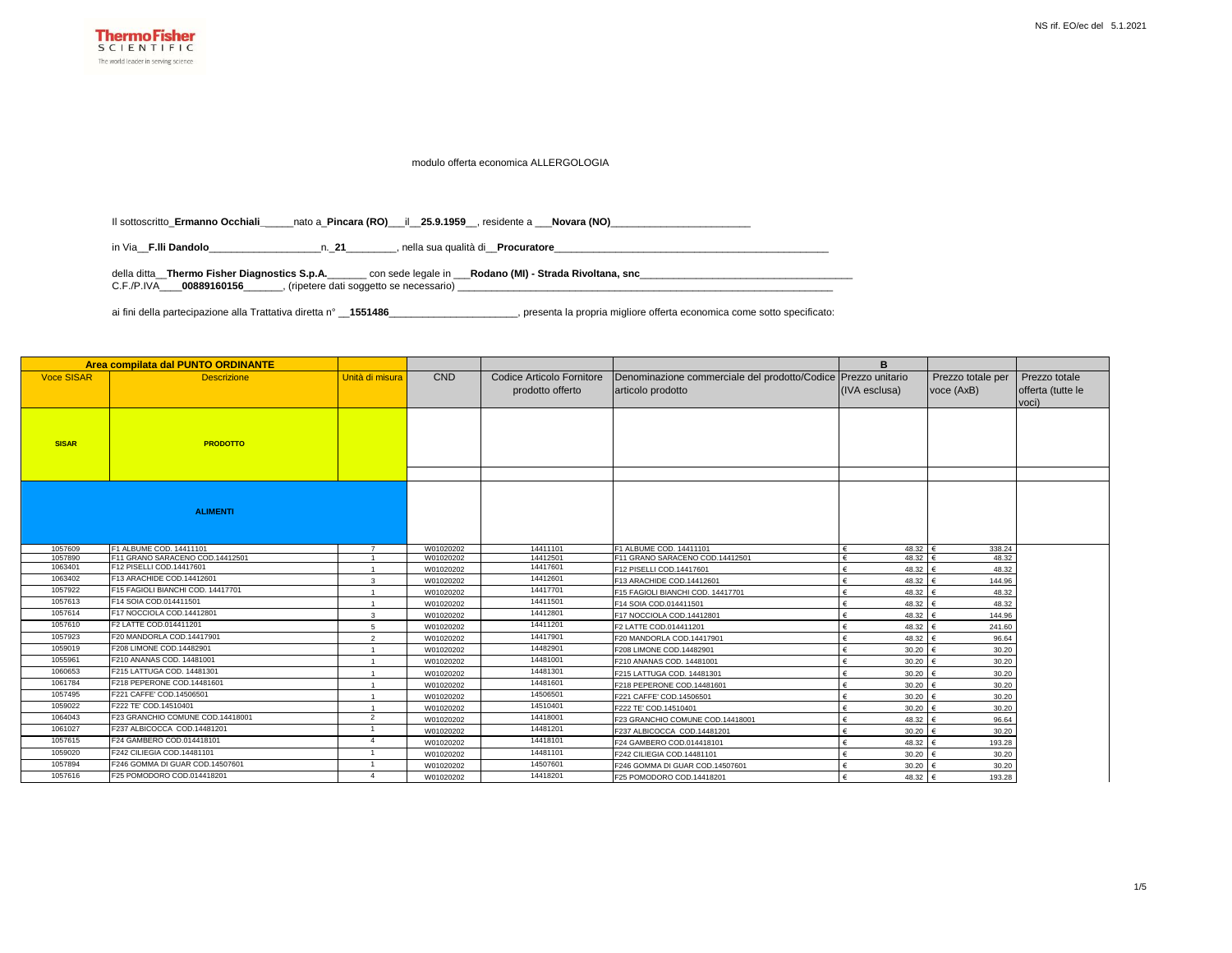

| 81845   | F253 PINOLO COD. 14509301             | $\overline{1}$ | W01020202 | 14509301 | F253 PINOLI COD. 14509301             | 30.20<br>€          | 30.20       |
|---------|---------------------------------------|----------------|-----------|----------|---------------------------------------|---------------------|-------------|
| 1059021 | F255 PRUGNA COD. 14484001             | $\mathbf{1}$   | W01020202 | 14484001 | F255 PRUGNA COD. 14484001             | €<br>30.20          | 30.20       |
| 1058262 | F256 NOCE COD.14480801                | $\overline{4}$ | W01020202 | 14480801 | F256 NOCE COD.14480801                | €<br>48.32          | 193.28      |
| 1063403 | F26 CARNE DI MAIALE COD.14418301      | $\overline{2}$ | W01020202 | 14418301 | F26 CARNE DI MAIALE COD.14418301      | €<br>48.32          | 96.64       |
| 1057631 | F262 MELANZANA COD.014504701          | $\overline{1}$ | W01020202 | 14504701 | F262 MELANZANA COD.014504701          | 30.20               | 30.20       |
| 1057235 | F27 MANZO COD.14420901                | $\mathbf{1}$   | W01020202 | 14420901 | F27 CARNE DI BUE COD.14420901         | 48.32               | 48.32       |
| 1060652 | F291 CAVOLFIORE COD, 14506001         | $\overline{1}$ | W01020202 | 14506001 | F291 CAVOLFIORE COD. 14506001         | $\epsilon$<br>30.20 | 30.20       |
| 1057899 | F297 GOMMA ARABICA COD. 14513801      | $\overline{1}$ | W01020202 | 14513801 | F297 GOMMA ARABICA COD. 14513801      | 30.20               | 30.20       |
| 1058548 | F298 GOMMA ADRAGANTE COD.14513910     | $\mathbf{1}$   | W01020202 | 14513910 | F298 ASTRAGALO COD.14513910           | 30.20               | 30.20       |
| 1057611 | F3 PESCE MERLUZZO COD.014415901       | 5              | W01020202 | 14415901 | F3 PESCE MERLUZZO COD.14415901        | €<br>48.32          | 241.60      |
| 1063405 | F31 CAROTA COD.14421001               | $\mathbf{1}$   | W01020202 | 14421001 | F31 CAROTA COD.14421001               | 48.32               | 48.32       |
| 1061097 | F314 LUMACA COD.14521001              | $\overline{1}$ | W01020202 | 14521001 | F314 LUMACA COD.14521001              | 30.20               | 30.20       |
| 1057924 | F33 ARANCIA COD.14412901              | $\mathbf{1}$   | W01020202 | 14412901 | F33 ARANCIA COD.14412901              | €<br>48.32          | 48.32       |
| 1063406 | F35 PATATA COD.14421101               | $\overline{a}$ | W01020202 | 14421101 | F35 PATATA COD.14421101               | €<br>48.32          | 96.64       |
| 1057925 | F37 MITILI COD.14421301               | $\overline{1}$ | W01020202 | 14421301 | F37 MITILI COD.14421301               | 48.32<br>€          | 48.32       |
| 1057612 | F4 GRANO COD.014411301                | 5              | W01020202 | 14411301 | F4 GRANO COD.14411301                 | €<br>48.32          | 241.60      |
| 1057617 | F40 TONNO COD.014421401               | $\mathbf{1}$   | W01020202 | 14421401 | F40 TONNO COD.014421401               | $\epsilon$<br>48.32 | 48.32       |
| 1057237 | F41 SALMONE COD.14421501              | $\overline{1}$ | W01020202 | 14421501 | F41 SALMONE COD.14421501              | 48.32<br>€          | 48.32       |
| 1057774 | F44 FRAGOLA COD.14421601              | $\overline{1}$ | W01020202 | 14421601 | F44 FRAGOLA COD.14421601              | 48.32               | 48.32       |
| 1062652 | F45 LIEVITO COD.14421701              | $\overline{4}$ | W01020202 | 14421701 | F45 LIEVITO COD.14421701              | 48.32               | 193.28      |
| 1057926 | F47 AGLIO COD. 14421801               | $\mathbf{1}$   | W01020202 | 14421801 | F47 AGLIO COD. 14421801               | €<br>48.32          | 48.32       |
| 1057927 | F48 CIPOLLA COD.14421901              | $\overline{1}$ | W01020202 | 14421901 | F48 CIPOLLA COD.14421901              | 48.32<br>€          | 48.32       |
| 1057619 | F49 MELA COD.14422001                 | $\mathbf{1}$   | W01020202 | 14422001 | F49 MELA COD.14422001                 | €<br>48.32          | 48.32       |
| 1057621 | F75 TUORLO COD.014418401              | 6              | W01020202 | 14418401 | F75 TUORLO COD.014418401              | $\epsilon$<br>48.32 | 289.92      |
| 1057624 | F79 GLUTINE COD.014429101             | 5              | W01020202 | 14429101 | F79 GLUTINE COD.014429101             | 30.20<br>€          | 151.00      |
| 1062651 | F8 GRANOTURCO COD.14412401            | $\overline{2}$ | W01020202 | 14412401 | F8 GRANOTURCO COD.14412401            | €<br>48.32          | 96.64       |
| 1057493 | F80 ARAGOSTA COD 14429201             | 3              | W01020202 | 14429201 | F80 ARAGOSTA COD 14429201             | 30.20               | 90.60       |
| 1069188 | F81 FORMAGGIO FERMENTATO COD.14429301 | $\mathbf{1}$   | W01020202 | 14429301 | F81 FORMAGGIO FERMENTATO COD.14429301 | €<br>30.20          | 30.20       |
| 1057219 | F82 FORMAGGIO FERMENTATO COD.14429401 | $\mathbf{1}$   | W01020202 | 14429401 | F82 FORMAGGIO FERMENTATO COD.14429401 | 30.20<br>€          | 30.20       |
| 1057627 | F83 CARNE DI POLLO COD.014418501      | $\overline{1}$ | W01020202 | 14418501 | F83 CARNE DI POLLO COD.014418501      | 48.32               | 48.32       |
| 1057775 | F84 KIWI COD. 14429501                | 3              | W01020202 | 14429501 | F84 KIWI COD. 14429501                | €<br>30.20          | 90.60       |
| 1057928 | F85 SEDANO                            | $\overline{1}$ | W01020202 | 14429601 | F85 SEDANO COD. 14429601              | €<br>30.20          | 30.20       |
| 1057929 | F86 PREZZEMOLO COD. 14429701          | $\mathbf{1}$   | W01020202 | 14429701 | F86 PREZZEMOLO COD. 14429701          | 30.20               | 30.20       |
| 1064044 | F87 MELONE COD.14429801               | $\mathbf{1}$   | W01020202 | 14429801 | F87 MELONE COD.14429801               | 30.20               | 30.20       |
| 1064042 | F9 RISO INTEGRALE COD. 14417401       | -1             | W01020202 | 14417401 | F9 RISO INTEGRALE COD. 14417401       | €<br>48.32          | 48.32       |
| 1057494 | F92 BANANE COD.14433401               | $\mathbf{1}$   | W01020202 | 14433401 | F92 BANANE COD.14433401               | 30.20<br>€          | 30.20       |
| 1062653 | F93 CACAO COD.14433501                | $\overline{4}$ | W01020202 | 14433501 | F93 CACAO COD.14433501                | 30.20               | 120.80      |
| 1067337 | F94 PERA COD.14433601                 | $\mathbf{1}$   | W01020202 | 14433601 | F94 PERA COD.14433601                 | £<br>30.20          | 30.20       |
| 1062654 | F95 PESCA COD.14433701                | $\overline{4}$ | W01020202 | 14433701 | F95 PESCA COD.14433701                | €<br>30.20          | 120.80      |
|         | <b>ALBERI</b>                         |                |           |          |                                       |                     |             |
| 1058265 | T15 FRASSINO COD.14423001             | $\mathbf{1}$   | W01020202 | 14423001 | T15 FRASSINO COD.14423001             | 48.32               | 48.32       |
| 1061434 | T16 PINO STROBO COD.14423101          | $\mathbf{1}$   | W01020202 | 14423101 | T16 PINO STROBO COD.14423101          | €<br>48.32          | 48.32       |
| 1058266 | T18 EUCALIPTO COD. 14423201           | $\mathbf{1}$   | W01020202 | 14423201 | T18 EUCALIPTO COD. 14423201           | 48.32<br>€          | 48.32       |
| 1118598 | T19 ACACIA LONGIFOLIA COD.14423301    | $\mathbf{1}$   | W01020202 | 14423301 | T19 ACACIA LONGIFOLIA COD.14423301    | 48.32               | 48.32       |
| 1060655 | T208 TIGLIO COD. 14482301             | $\mathbf{1}$   | W01020202 | 14482301 | T208 TIGLIO COD, 14482301             | 30.20               | 30.20       |
| 1057608 | T23 CIPRESSO MEDITERR. COD.014423701  | 5              | W01020202 | 14423701 | T23 CIPRESSO MEDITERR. COD.14423701   | 48.32<br>€          | 241.60      |
| 1057902 | T3 BETULLE COD. 14410201              | $\overline{1}$ | W01020202 | 14410201 | T3 BETULLA COD. 14410201              | 48.32               | 48.32       |
| 1057892 | T5 FAGGIO AMERICANO COD.14414801      | $\mathbf{1}$   | W01020202 | 14414801 | T5 FAGGIO AMERICANO COD.14414801      | 48.32               | 48.32       |
| 1057496 | T6 GINEPRO COD.14422501               | $\mathbf{1}$   | W01020202 | 14422501 | T6 GINEPRO COD.14422501               | 48.32<br>€          | 48.32       |
| 1058264 | T7 QUERCIA BIANCA COD.14414901        | $\mathbf{1}$   | W01020202 | 14414901 | T7 QUERCIA BIANCA COD.14414901        | 48.32               | 48.32       |
| 1058102 | T9 OLIVO COD.14415001                 | 5              | W01020202 | 14415001 | T9 OLIVO COD.14415001                 | 48.32               | 241.60      |
|         | <b>ACARI</b>                          |                |           |          |                                       |                     |             |
| 1057606 | D1 D.PTERONISSINUS COD.014410701      | 8              | W01020202 | 14410701 | D1 D.PTERONISSINUS COD.14410701       | 48.32               | 386.56      |
| 1057607 | D2 D.FARINAE COD.14410801             | 6              |           |          |                                       |                     |             |
|         |                                       |                | W01020202 | 14410801 | D2 D.FARINAE COD.14410801             | 48.32               | 289.92<br>€ |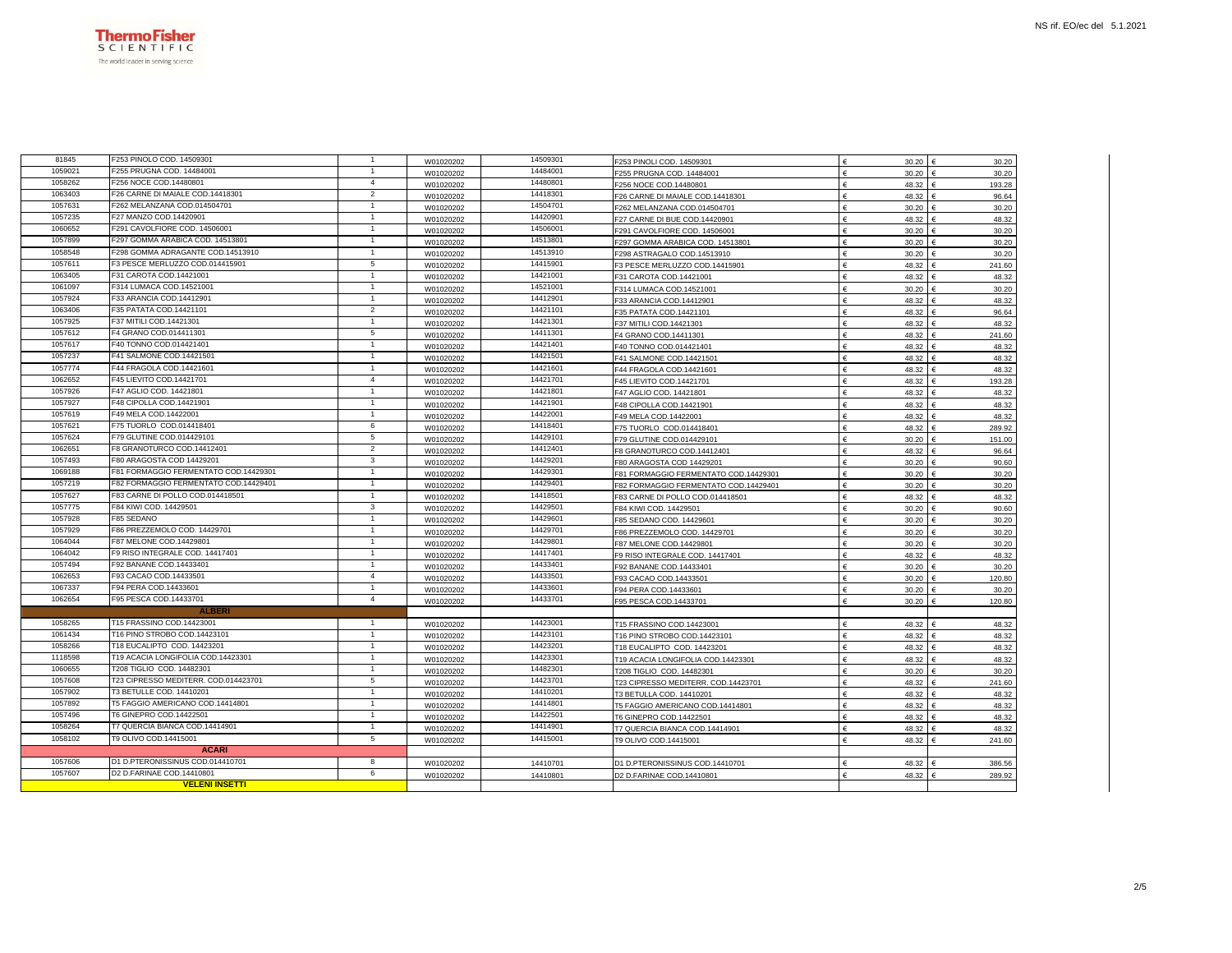

| 1057895 | 11 APIS MELLIFERA COD.14414301            | $\mathbf{1}$   | W01020202 | 14414301 | 11 APIS MELLIFERA COD.14414301         | 48.32 €<br>£          | 48.32  |
|---------|-------------------------------------------|----------------|-----------|----------|----------------------------------------|-----------------------|--------|
| 1060035 | 3 GIALLONE VESPULA COD.14414401           | $\mathbf{1}$   | W01020202 | 14414401 | I3 GIALLONE VESPULA COD.14414401       | 48.32 €<br>€          | 48.32  |
| 111602  | 14 VESPA COD. 14422201                    |                | W01020202 | 14422201 | 14 VESPA COD. 14422201                 | 48.32 €<br>€          | 48.32  |
| 1060034 | 171 ZANZARA COD. 14431601                 | $\mathbf{1}$   | W01020202 | 14431601 | 171 ZANZARA COMUNE COD. 14431601       | 30.20 €               | 30.20  |
|         | <b>POLVERI DI CASA</b>                    |                |           |          |                                        |                       |        |
| 1062333 | H2 POLVERE DA HOLLISTER COD. 14414001     | $\overline{1}$ | W01020202 | 14414001 | H2 POLVERE DA HOLLISTER COD. 14414001  | 48.32 €               | 48.32  |
|         | <b>PROFESSIONALI</b>                      |                |           |          |                                        |                       |        |
| 1062658 | K82 LATTICE COD.14451101                  | $\mathbf{1}$   | W01020202 | 14451101 | K82 LATTICE COD.14451101               | $\epsilon$<br>30.20   | 30.20  |
|         | <b>EPITELI ANIMALI</b>                    |                |           |          |                                        |                       |        |
| 1057632 | E1 FORFORA DI GATTO COD.014410901         | $\overline{4}$ | W01020202 | 14410901 | E1 FORFORA DI GATTO COD.14410901       | €<br>48.32            | 193.28 |
| 1062656 | E3 FORFORA DI CAVALLO COD.14412201        |                | W01020202 | 14412201 | E3 FORFORA DI CAVALLO COD.14412201     | £<br>48.32            |        |
| 1058549 | E4 FORFORA DI VACCA COD.14416601          |                | W01020202 | 14416601 | E4 FORFORA DI VACCA COD.14416601       | 48.32<br>€            |        |
| 1068942 | E5 FORFORA DI CANE COD.14411001           | 3              | W01020202 | 14411001 | E5 FORFORA DI CANE COD.14411001        | 48.32<br>€            | 144.96 |
| 1057634 | E70 PIUME D'OCA COD, 14416901             |                | W01020202 | 14416901 | E70 PIUME D'OCA COD. 14416901          | 48.32                 |        |
| 1058550 | E81 EPITELIO/LANA DI PECORA COD. 14430701 |                | W01020202 | 14430701 | E81 EPITELIO DI PECORA COD. 14430701   | $\epsilon$<br>30.20   |        |
| 1058551 | E82 EPITELIO DI CONIGLIO COD. 14430801    |                | W01020202 | 14430801 | E82 EPITELIO DI CONIGLIO COD. 14430801 | 30.20<br>€            |        |
| 1058552 | E85 PIUME DI GALLINE COD.14417001         |                | W01020202 | 14417001 | E85 PIUME DI POLLO COD.14417001        | 30.20                 |        |
| 1058553 | E86 PIUME DI ANATRA COD. 14417101         |                | W01020202 | 14417101 | E86 PIUME DI ANATRA COD. 14417101      | 30.20<br>$\epsilon$   |        |
| 1058554 | E89 PIUME DI TACCHINO COD, 14435601       |                | W01020202 | 14435601 | E89 PIUME DI TACCHINO COD. 14435601    | €<br>30.20            |        |
|         | <b>MUFFE</b>                              |                |           |          |                                        |                       |        |
| 1057645 | M2 CLADOSPORIUM H COD. 14410501           | $\mathbf{1}$   | W01020202 | 14410501 | M2 CLADOSPORIUM H COD. 14410501        | 48.32 €               | 48.32  |
| 1057232 | M3 ASPERGILLUS FUMIGATUS COD.14411901     | $\overline{1}$ | W01020202 | 14411901 | M3 ASPERGILLUS FUMIGATUS COD.14411901  | €<br>48.32 €          | 48.32  |
| 1057647 | M5 CANDIDA ALBICANS COD. 14412001         | $\overline{1}$ | W01020202 | 14412001 | M5 CANDIDA ALBICANS COD. 14412001      | €<br>48.32 €          | 48.32  |
| 1057648 | M6 ALTERNARIA COD.014410601               | $\overline{2}$ | W01020202 | 14410601 | M6 ALTERNARIA COD.14410601             | €<br>48.32 €          | 96.64  |
|         | <b>GRAMINACEE</b>                         |                |           |          |                                        |                       |        |
| 1057200 | G3 ERBA MAZZOLINA COD.14411701            | $\overline{2}$ | W01020202 | 14411701 | G3 ERBA MAZZOLINA COD.14411701         | 48.32<br>€            | 96.64  |
| 1057242 | G6 CODA DI TOPO COD.14410001              | $\overline{2}$ | W01020202 | 14410001 | G6 CODA DI TOPO COD.14410001           | 48.32                 | 96.64  |
| 1063313 | G8 GRAMIGNA DEI PRATI COD.14413601        | $\overline{2}$ | W01020202 | 14413601 | G8 GRAMIGNA DEI PRATI COD.14413601     | €<br>48.32            | 96.64  |
| 1057644 | G13 BAMBAGIONA COD.014413901              | $\overline{2}$ | W01020202 | 14413901 | G13 BAMBAGIONA COD.14413901            | €<br>48.32            | 96.64  |
|         | <b>FARMACI</b>                            |                |           |          |                                        |                       |        |
| 1057638 | C1 COD.14416401 PENICILLOYL G             | 3              | W01020202 | 14416401 | C1 PENICILLOYL G COD.14416401          | 48.32                 | 144.96 |
| 1057639 | C2 COD.14416501 PENICILLOYL V             | $\mathbf{3}$   | W01020202 | 14416501 | C2 PENICILLOYL V COD.14416501          | 48.32<br>€            | 144.96 |
| 1057640 | C5 AMPICILLINA COD.014445001              | $\mathbf{3}$   | W01020202 | 14445001 | C5 AMPICILLINA COD.14445001            | 48.32 €<br>€          | 144.96 |
| 1057641 | C6 AMOXICILLINA COD.014445101             | $\mathbf{3}$   | W01020202 | 14445101 | C6 AMOXICILLINA COD.14445101           | 48.32 €<br>€          | 144.96 |
| 1059421 | C7 IMMUNOCAP CEFACLOR COD.14533601        | 5              | W01020202 | 14533601 | C7 CEFACLOR COD.14533601               | €<br>30.20 €          | 151.00 |
|         | <b>ERBI</b>                               |                |           |          |                                        |                       |        |
| 1062655 | W1 AMBROSIA COD.14416201                  | $\mathbf{1}$   | W01020202 | 14453101 | W1 AMBROSIA COD.14453101               | 48.32 €<br>€          | 48.32  |
| 1060218 | W19 ERBA VETRIOLA COD.014418601           | $\mathbf{1}$   | W01020202 | 14418601 | W19 ERBA VETRIOLA COD.014418601        | €<br>48.32 €          | 48.32  |
| 1058267 | W20 ORTICA COMUNE COD.14425701            | $\mathbf{1}$   | W01020202 | 14425701 | W20 ORTICA COMUNE COD.14425701         | €<br>$48.32 \in$      | 48.32  |
| 1057637 | W21 PARIETARIA JUDAICA COD.14410401       | $\mathbf{3}$   | W01020202 | 14410401 | W21 PARIETARIA JUDAICA COD.14410401    | €<br>48.32 €          | 144.96 |
| 1057497 | W5 ASSENZIO COD.14424801                  | $\mathbf{1}$   | W01020202 | 14424801 | W5 ASSENZIO COD.14424801               | €<br>48.32 €          | 48.32  |
| 1057504 | W6 ASSENZIO SELVATICO COD.14410301        | $\mathbf{1}$   | W01020202 | 14410301 | W6 ASSENZIO SELVATICO COD.14410301     | €<br>48.32 €          | 48.32  |
| 1057227 | W9 LANCIUOLA COD. 14415601                | $\mathbf{1}$   | W01020202 | 14415601 | W9 LANCIUOLA COD, 14415601             | 48.32<br>€            | 48.32  |
| 1057903 | W10 FARINACCIO COD. 14415701              | $\overline{1}$ | W01020202 | 14415701 | W10 FARINACCIO COD. 14415701           | 48.32                 | 48.32  |
| 1058556 | W14 AMARANTO COD. 14425201                | $\mathbf{1}$   | W01020202 | 14425201 | W14 AMARANTO COD. 14425201             | 48.32                 | 48.32  |
|         | <b>RICOMBINANTI</b>                       |                |           |          |                                        |                       |        |
| 1067813 | D202 D DER P1 COD. 14496601               | 3              | W01020202 | 14496601 | D202 D DER P1 COD. 14496601            | 86.00 €               | 258.00 |
| 1067814 | D203 R DER P2 COD, 14496701               | $\mathbf{3}$   | W01020202 | 14496701 | D203 R DER P2 COD. 14496701            | €<br>86.00 €          | 258.00 |
| 1067815 | D205 R DER P10 COD. 14498501              | 3              | W01020202 | 14498501 | D205 R DER P10 COD. 14498501           | €<br>86.00            | 258.00 |
| 1062624 | G205 RPHL P1 COD.14523401                 | $\mathbf{1}$   | W01020202 | 14523401 | G205 RPHL P1 COD.14523401              | 86.00 €<br>€          | 86.00  |
| 1062626 | G210 RPHL P7 COD.14529001                 | $\overline{1}$ | W01020202 | 14529001 | G210 RPHL P7 COD.14529001              | €<br>86.00 €          | 86.00  |
| 1062647 | G212 RPHL P12 PROFILINA COD.14529201      | $\mathbf{1}$   | W01020202 | 14529201 | G212 RPHL P12 PROFILINA COD.14529201   | 86.00                 | 86.00  |
| 1062625 | G215 RPHL P 5B IMMUNOCAP COD.14533801     |                | W01020202 | 14533801 | G215 RPHL P 5B IMMUNOCAP COD.14533801  | €<br>86.00            | 86.00  |
| 1062649 | T216 RBET V.2 COD, 14522601               | $\mathbf{1}$   | W01020202 | 14522601 | T216 RBET V.2 COD. 14522601            | $\epsilon$<br>30.20 € | 30.20  |
| 1062648 | T215 RBET V.1 COD. 14522501               | $\overline{1}$ | W01020202 | 14522501 | T215 RBET V.1 COD. 14522501            | 86.00 €               | 86.00  |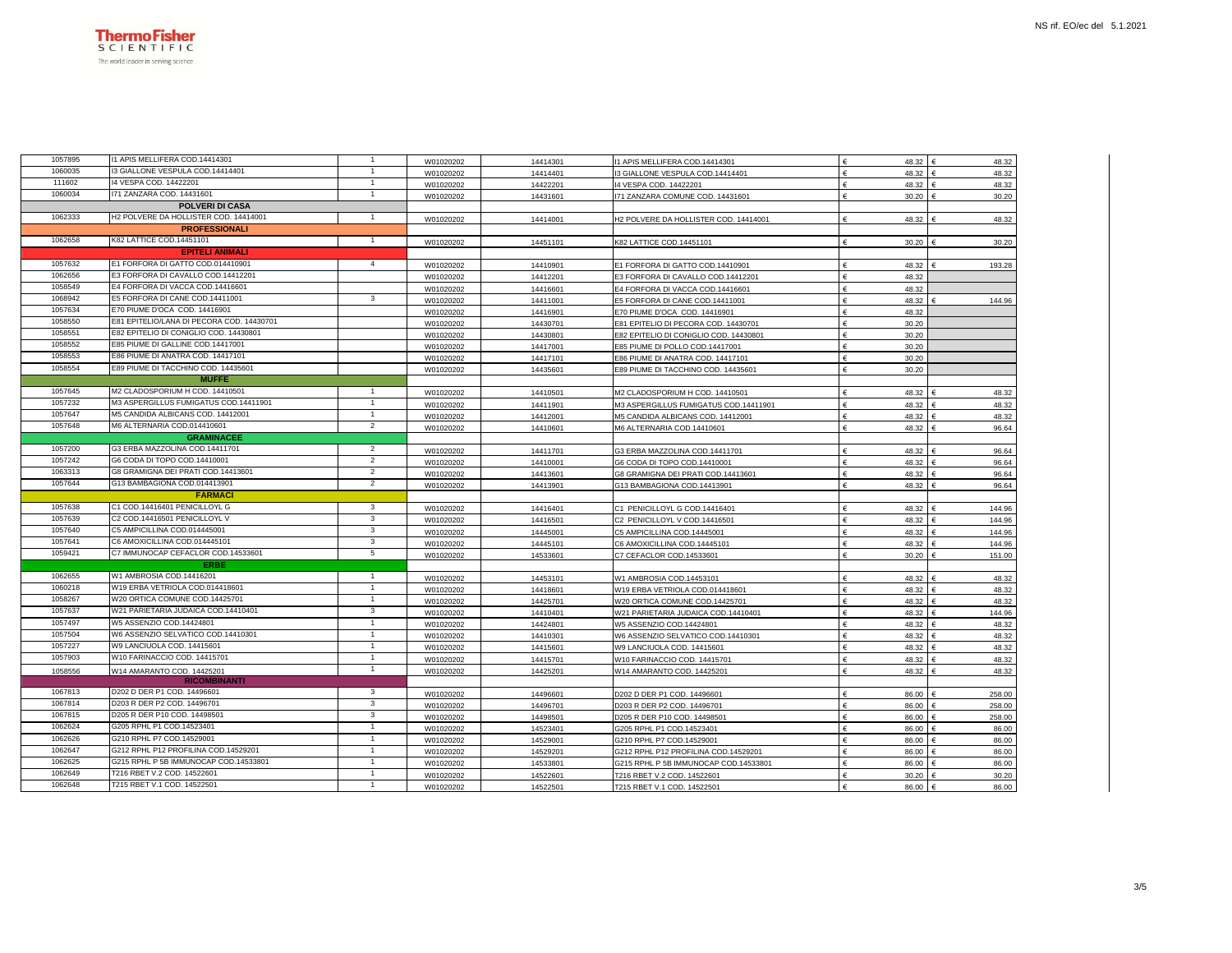

| 1062650 | T220 RBET V.4 COD. 14528701                               | $\mathbf{1}$   | W01020202   | 14528701 | T220 RBET V.4 COD. 14528701                   | £<br>86.00          | 86.00                |
|---------|-----------------------------------------------------------|----------------|-------------|----------|-----------------------------------------------|---------------------|----------------------|
| 1067812 | T224 OLEA EUROPEA Ole e1 COD.14492501                     | 1              | W01020202   | 14492501 | T224 OLEA EUROPEA Ole e1 COD.14492501         | €<br>86.00          | 86.00<br>$\epsilon$  |
| 1069914 | K208 LISOZIMA Gal D4 COD, 14512801                        |                | W01020202   | 14512801 | K208 LISOZIMA Gal D4 COD. 14512801            | €<br>86.00          | 86.00                |
| 1064048 | K220 RHEV B 6 latex 02 COD. 14532901                      | $\overline{2}$ | W01020202   | 14532901 | K220 RHEV B 6 latex 02 COD. 14532901          | €<br>86.00          | 172.00               |
| 1141719 | E94 rFel d 1 COD. 14490501                                | 1              | W01020202   | 14490501 | E94 rFel d 1 COD. 14490501                    | €<br>86.00          | 86.00                |
| 1141885 | E204 nBos d 6 COD. 14500901                               | $\mathbf{1}$   | W01020202   | 14500901 | E204 nBos d 6 COD. 14500901                   | 86.00               | 86.00                |
| 1296002 | E228 rFel d 4 COD. 14570201                               | $\mathbf{1}$   | W01020202   | 14570201 | E228 rFel d 4 COD. 14570201                   | 86.00               | 86.00                |
| 1058263 | F76 ALFA-LATTOALBUMINA Bos D4 COD.14428801                | $\overline{4}$ | W01020202   | 14452201 | F76 ALFA-LATTOALBUMINA Bos D4 COD.14452201    | €<br>86.00          | 344.00               |
| 1057622 | F77 BETA-LATTOALBUMINA Bos D5 COD.014428901               | 4              | W01020202   | 14452301 | F77 BETA-LATTOALBUMINA Bos D5 COD.14452301    | €<br>86.00          | 344.00               |
| 1057623 | F78 CASEINA BOS D8 COD.014429001                          | $\overline{4}$ | W01020202   | 14452401 | F78 CASEINA BOS D8 COD.14452401               | €<br>86.00          | 344.00               |
| 1057221 | F232 OVALBUMINA Gal d2 COD. 14480401                      | 3              | W01020202   | 14480401 | F232 OVALBUMINA Gal d2 COD, 14480401          | 86.00               | 258.00               |
| 1069911 | F233 OVOMUCOIDE Gal d1 COD. 14480501                      | 3              | W01020202   | 14480501 | F233 OVOMUCOIDE Gal d1 COD. 14480501          | €<br>86.00          | 258.00               |
| 1069913 | F323 OVOTRASFERRINA Gal d3 COD. 14522201                  | 3              | W01020202   | 14522201 | F323 OVOTRASFERRINA Gal d3 COD. 14522201      | €<br>86.00          | 258.00               |
| 1064049 | F351 rPEN A 1 TROPOMIOSINA COD. 14533501                  | 3              | W01020202   | 14533501 | F351 rPEN A 1 TROPOMIOSINA COD. 14533501      | €<br>86.00          | 258.00               |
| 1141834 | F352 rAra h 8 COD. 14534101                               | $\mathbf{1}$   | W01020202   | 14534101 | F352 rAra h 8 COD. 14534101                   | €<br>86.00          | 86.00                |
| 1141672 | F353 rGly m 4 COD. 14534001                               |                | W01020202   | 14534001 | F353 rGly m 4 COD. 14534001                   | €<br>86.00          | 86.00                |
| 1141855 | F355 rCyp c 1 COD. 14534401                               |                | W01020202   | 14534401 | F355 rCyp c 1 COD. 14534401                   | €<br>86.00          | 86.00                |
| 1141733 | F416 rTri a 19 omega-5-gliadin COD. 14495401              | $\mathbf{1}$   | W01020202   | 14495401 | F416 rTri a 19 omega-5-gliadin COD. 14495401  | €<br>86.00          | 86.00                |
| 1141769 | F419 rPru p 1 COD. 14496001                               | $\mathbf{1}$   | W01020202   | 14496001 | F419 rPru p 1 COD. 14496001                   | $\epsilon$<br>86.00 | 86.00                |
| 1141770 | F420 rPru p 3 COD. 14496101                               | $\mathbf{1}$   | W01020202   | 14496101 | F420 rPru p 3 COD. 14496101                   | €<br>86.00          | 86.00                |
| 1141772 | F421 rPru p 4 COD. 14496201                               | $\mathbf{1}$   | W01020202   | 14496201 | F421 rPru p 4 COD. 14496201                   | E<br>86.00          | 86.00                |
| 1141840 | F422 rAra h 1 COD. 14496301                               | 1              | W01020202   | 14496301 | F422 rAra h 1 COD. 14496301                   | €<br>86.00          | 86.00                |
| 1141773 | F423 rAra h 2 COD. 14496401                               | 1              | W01020202   | 14496401 | F423 rAra h 2 COD. 14496401                   | €<br>86.00          | 86.00                |
| 1141843 | F424 rAra h 3 COD. 14496501                               | 1              | W01020202   | 14496501 | F424 rAra h 3 COD. 14496501                   | 86.00<br>€          | 86.00                |
| 1141844 | F425 rCor a 8 COD. 14496801                               | $\mathbf{1}$   | W01020202   | 14496801 | F425 rCor a 8 COD. 14496801                   | €<br>86.00          | 86.00                |
| 1141774 | F426 rGad c 1 COD. 14497101                               | $\mathbf{1}$   | W01020202   | 14497101 | F426 rGad c 1 COD. 14497101                   | E<br>86.00          | 86.00                |
| 1141856 | F427 rAra h 9 COD. 14498001                               | 1              | W01020202   | 14498001 | F427 rAra h 9 COD. 14498001                   | €<br>86.00          | 86.00<br>$\epsilon$  |
| 1141833 | F428 rCor a 1 COD. 14498101                               |                | W01020202   | 14498101 | F428 rCor a 1 COD. 14498101                   | €<br>86.00          | 86.00                |
| 1141875 | F430 rAct d 8 COD. 14498401                               | $\mathbf{1}$   | W01020202   | 14498401 | F430 rAct d 8 COD. 14498401                   | €<br>86.00          | 86.00                |
| 1302764 | F431 nGly m 5 COD. 14499001                               | 1              | W01020202   | 14499001 | F431 nGly m 5 COD. 14499001                   | €<br>86.00          | 86.00                |
| 1302746 | F433 rTri a 14 COD. 14570101                              | 1              | W01020202   | 14570101 | F433 rTri a 14 COD. 14570101                  | €<br>86.00          | 86.00                |
| 1064047 | W211 PARIETARIA Par j2 COD.14531101                       | $\mathbf{1}$   | W01020202   | 14531101 | W211 PARIETARIA Par j2 COD.14531101           | 86.00               | 86.00                |
|         | <b>CALIBRATORI WELL (PENNE celiachia)</b>                 |                |             |          |                                               |                     |                      |
| 1061774 | ELIA IGA CALIBRATOR WELL COD.14551601 Acal                | 13             | W01021513   | 14551601 | ELIA IGA CALIBRATOR WELL COD.14551601 Acal    | €<br>40.00          | 520.00               |
| 1061780 | ELIA IGG CALIBRATOR WELL COD.14550901 Gcal                | 13             | W01021513   | 14550901 | ELIA IGG CALIBRATOR WELL COD.14550901 Gcal    | €<br>40.00          | 520.00               |
|         | <b>CALIBRATORI STRIPS CELIACHIA</b>                       |                |             |          |                                               |                     |                      |
| 1061772 | ELIA IGA CALIBRATOR STRIPS COD.83101901                   | 7              | W01021513   | 83101901 | ELIA IGA CALIBRATOR STRIPS COD.83101901       | €<br>58.00          | 406.00               |
| 1061778 | ELIA IGG CALIBRATOR STRIPS COD.83101501                   | $\overline{7}$ | W01021513   | 83101501 | ELIA IGG CALIBRATOR STRIPS COD.83101501       | 58.00<br>€          | 406.00               |
|         | <b>CONTROLLI CURVA CELIACHIA</b>                          |                |             |          |                                               |                     |                      |
| 1061773 | ELIA IGA CURVE CONTROL STRIPS COD.83102001                | $\overline{7}$ | W01021513   | 83102001 | ELIA IGA CURVE CONTROL STRIPS COD.83102001    | 58.00               | 406.00               |
| 1061779 | ELIA IGG CURVE CONTROL STRIPS COD.83101601                |                | W01021513   | 83101601 | ELIA IGG CURVE CONTROL STRIPS COD.83101601    | €<br>58.00          | 406.00               |
|         | <b>PENNE CELIACHIA</b>                                    |                |             |          |                                               |                     |                      |
| 1061775 | Acy ELIA CELIKEY IGA WELL COD.14551701                    | 70             | W0102109020 | 14551701 | Acy ELIA CELIKEY IGA WELL COD.14551701        | 172.80              | 12.096.00            |
| 1068054 | Gcy ELIA CELIKEY IGG WELL COD.14551801                    | 55             | W0102109020 | 14551801 | Gcy ELIA CELIKEY IGG WELL COD.14551801        | É<br>86.40          | 4,752.00             |
| 931462  | Ago ELIA GLIADIN DP IGA WELL DA 48 DET, *14553801* PHADIA | 50             | W0102109006 | 14553801 | Agp ELIA GLIADIN DP IGA WELL 14553801         | €<br>148.80         | 7.440.00             |
| 112548  | Gqp ELIA GLIADIN DP IGG WELL DA 48 DET. *14553901         | 50             | W0102109006 | 14553901 | Gqp ELIA GLIADIN DP IGG WELL 14553901         | 148.80              | 7,440.00             |
|         | <b>CONTROLLI QUALITA' CELIACHIA</b>                       |                |             |          |                                               |                     |                      |
| 1064908 | ELIA CELIAC POSITIVE CONTROL 250 COD.83103601             | 35             | W01021514   | 83103601 | ELIA CELIAC POSITIVE CONTROL 250 COD.83103601 | €<br>40.00          | 1,400.00             |
| 1064909 | ELIA CELIAC NEGATIVE CONTROL 250 COD.83103701             | 35             | W01021514   | 83103701 | ELIA CELIAC NEGATIVE CONTROL 250 COD.83103701 | 40.00<br>€          | 1,400.00<br>€        |
|         |                                                           |                |             |          |                                               |                     |                      |
| 1067811 | ELIA IGA CONJUGATE 200 COD.83102201                       | $\overline{7}$ | W01029001   | 83102201 | ELIA IGA CONJUGATE 200 COD.83102201           | 840.00              | 5,880.00             |
| 1067810 | ELIA IGG CONJUGATE 200 COD.83101801                       | 5              | W01029001   | 83101801 | ELIA IGG CONJUGATE 200 COD.83101801           | €<br>840.00         | 4,200.00             |
|         | <b>MATERIALE DI CONSUMO</b>                               |                |             |          |                                               |                     |                      |
| 1106215 | ELIA SAMPLE DILUENT COD.83102301                          | $\overline{2}$ | W01029003   | 83102301 | ELIA SAMPLE DILUENT COD.83102301              | 40.00               | 80.00                |
| 1061859 | DEVELOPMENT SOLUTION COD.10944001                         | 20             | W0201020185 | 10944001 | DEVELOPMENT SOLUTION COD.10944001             | €<br>20.00          | 400.00<br>$\epsilon$ |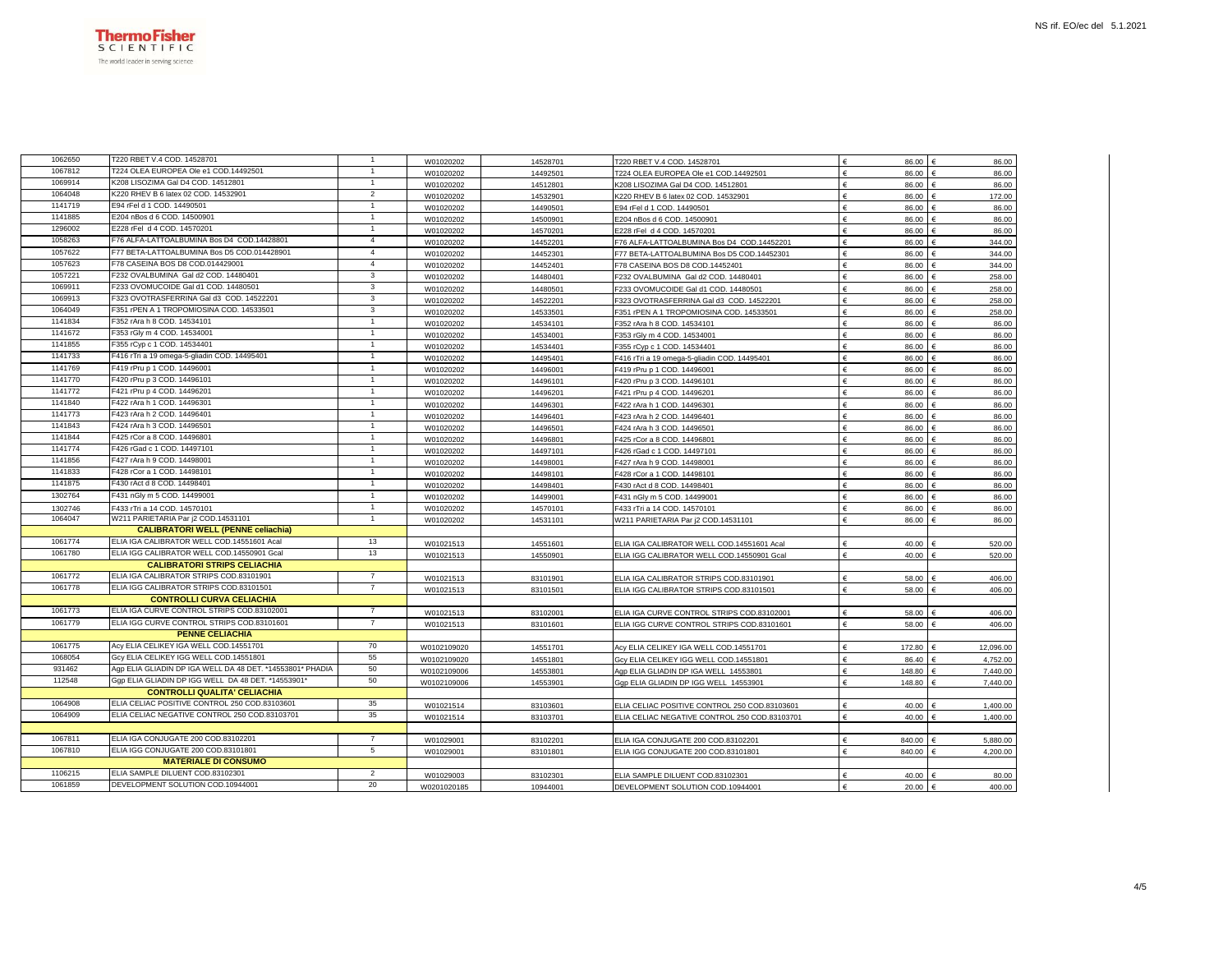

| 1061858 | STOP SOLUTION COD.10944201                           | 20 | W0201020185 | 10944201 | STOP SOLUTION COD.10944201                             | 8.00         | 160.00                                     |           |  |
|---------|------------------------------------------------------|----|-------------|----------|--------------------------------------------------------|--------------|--------------------------------------------|-----------|--|
| 1061458 | WASHING SOLUTION COD.10920201                        | 80 | W0201020185 | 10920201 | WASHING SOLUTION COD.10920201                          | 20.00        | 1,600.00                                   |           |  |
| 1057166 | IMMUNOCAP MAINTENANCE SOLUTION KIT COD.10947601      | 14 | W0201020185 | 10947601 | IMMUNOCAP MAINTENANCE SOLUTION KIT COD.10947601        | 10.00        | 140.00                                     |           |  |
|         | IgE                                                  |    |             |          |                                                        |              |                                            |           |  |
| 1057605 | ANTI IGE CAP COD.014441701                           | 35 | W01020202   | 14441701 | ANTI IGE CAP COD.014441701                             | 8.00 $\in$   | 280.00                                     |           |  |
| 1061856 | UNICAP SPECIFIC IGE CALIBRATOR STRIP COD.10945901    |    | W01020202   | 10945901 | UNICAP SPECIFIC IGE CALIBRATOR STRIP COD.10945901      | 96.00        | 480.00                                     |           |  |
| 1061857 | UNICAP SPECIFIC IGE CRV CTRL STRIP COD.10931201      |    | W01020202   | 10931201 | UNICAP SPECIFIC IGE CRV CTRL STRIP COD.10931201        | $81.00$ $($  | 324.00                                     |           |  |
| 1067445 | UNICAP SPECIFIC IGE CONJUGATE-400 COD. 10931001      |    | W01020202   | 10931001 | UNICAP SPECIFIC IGE CONJUGATE-400 COD. 10931001        | $2.421.48$ € | 4.842.96                                   |           |  |
| 1198330 | IMMUNOCAP SPECIFIC IGE CONTROLLO POS L COD, 10952801 |    | W01020202   | 10952801 | IMMUNOCAP SPECIFIC IGE CONTROLLO POS L COD, 10952801   | 49.00        | 147.00                                     |           |  |
| 1198331 | IMMUNOCAP SPECIFIC IGE CONTROLLO POS M COD, 10952901 |    | W01020202   | 10952901 | IMMUNOCAP SPECIFIC IGE CONTROLLO POS M COD. 10952901 € | 49.00        | 147.00                                     |           |  |
| 1198332 | IMMUNOCAP SPECIFIC IGE CONTROLLO POS H COD, 10953001 |    | W01020202   | 10953001 | IMMUNOCAP SPECIFIC IGE CONTROLLO POS H COD, 10953001   | 49.00        | 147.00                                     |           |  |
|         | tryptase                                             |    |             |          |                                                        |              |                                            |           |  |
| 931587  | IMMUNOCAP TRYTASE COD. 14451801                      | 30 | W01020202   | 14451801 | IMMUNOCAP TRYTASE COD, 14451801                        | 114.00 €     | 3.420.00                                   |           |  |
| 1220966 | IMMUNOCAP TRYPTASE CONJUGATE 50 COD, 10952201        |    | W01020299   | 10952201 | IMMUNOCAP TRYPTASE CONJUGATE 50 COD, 10952201          | 308.00       | 2,156.00                                   |           |  |
| 1221831 | IMMUNOCAP TRYPTASE CALIBRATOR STRIP COD, 10952301    | 15 | W01020299   | 10952301 | IMMUNOCAP TRYPTASE CALIBRATOR STRIP COD. 10952301      | 15.00        | 225.00                                     |           |  |
| 1221808 | IMMUNOCAP TRYPTASE CURVE CONTROL STRIP               |    | W01020299   | 10952401 | IMMUNOCAP TRYPTASE CURVE CONTROL STRIP COD.10952401 (  | 15.00        | 120.00                                     |           |  |
| 1137614 | IMMUNOCAP TRYPTASE CONTROL COD, 10937001             |    | W01020299   | 10937001 | IMMUNOCAP TRYPTASE CONTROL COD, 10937001               | 70.00        | 490.00                                     |           |  |
|         |                                                      |    |             |          |                                                        |              |                                            | 76,964.76 |  |
|         |                                                      |    |             |          |                                                        |              | settantaseimilanovecentosessantaguattro/76 |           |  |

Thermo Fisher Diagnostics S.p.A. comunica la propria disponibilità a praticare una miglioria sul canone di noleggio attualmente in essere, come di seguito indicato:

| Nr. 1 strumento Phadia® 250:  |               |                                |
|-------------------------------|---------------|--------------------------------|
| canone annuo attuale          | Euro 4.305.00 | (quattromilatrecentocinque/00) |
| nuovo canone annuo migliorato | Euro 4,000,00 | (quattromila/00)               |

**TOTALE COMPLESSIVO ANNUALE FORNITURA ALLERGOLOGIA (prodotti e locazione strumento):**

Condizioni generali di fornitura

Validità dei prezzi : annuale Consegna : 3/4 giorni da evasione ordine Pagamento : 60 gg. d.f.r.d. IVA : 22% a vs. carico Spese di trasporto : a ns. carico

Costi aziendali sostenuti da Thermo Fisher Diagnostics S.p.A. in materia di salute e sicurezza sui luoghi di lavoro: Euro 205,61/anno (duecentocinque/61)

**THERMO FISHER DIAGNOSTICS S.p.A.** Ermanno Occhiali Procuratore

**Euro € 80,964.76** (ottantamilanovecent osessantaquattro/76)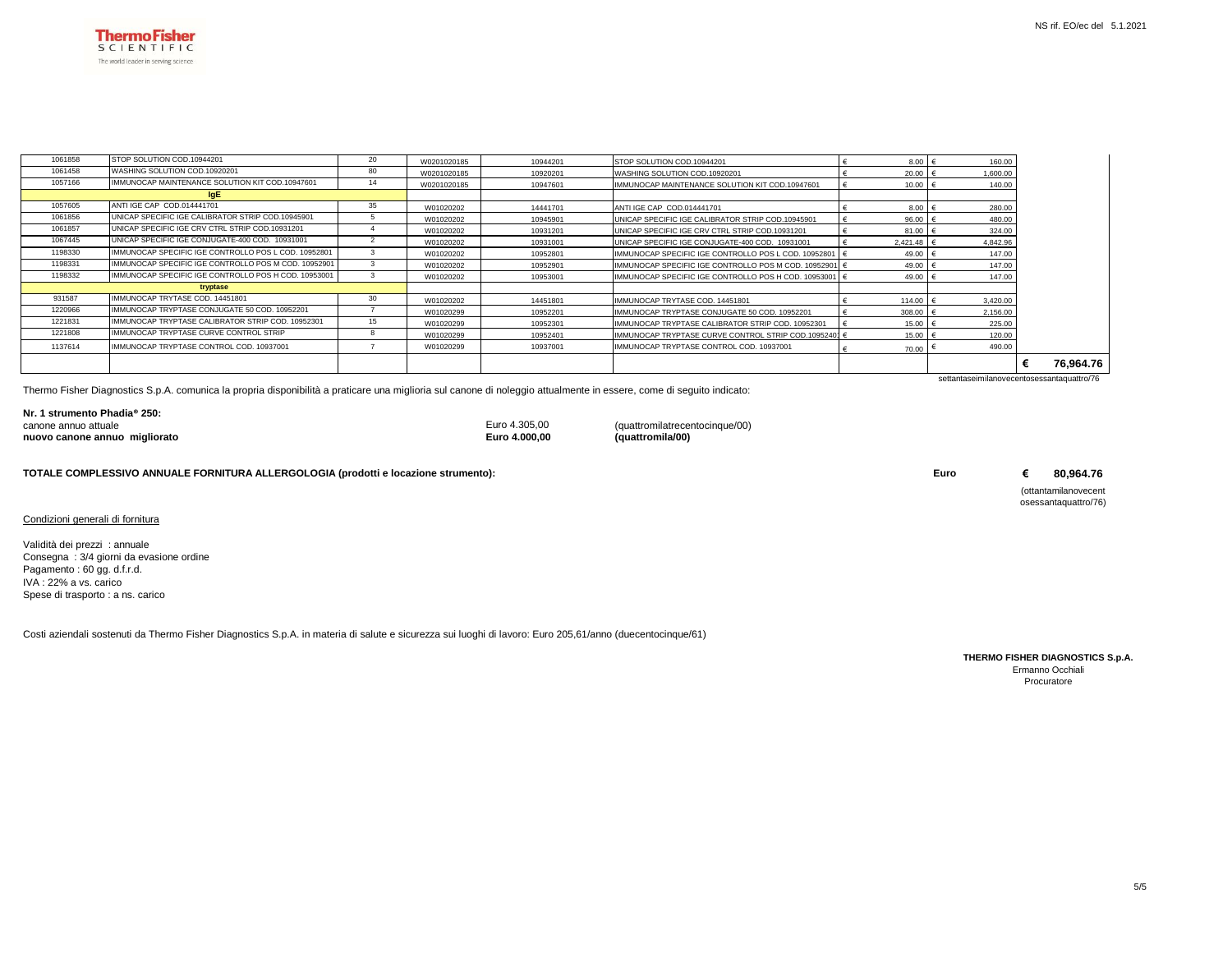

modulo offerta economica Autoimmunità

Il sottoscritto\_\_\_**Ermanno Occhiali\_**\_\_\_\_\_\_\_\_\_\_\_nato a\_\_**Pincara (RO)**\_\_\_\_\_il\_\_**25.9.1959**\_\_\_\_\_\_\_\_\_\_\_\_\_\_, residente a \_\_**Novara (NO)**\_\_\_\_\_\_\_\_\_\_\_\_\_\_\_\_\_\_\_\_\_\_\_\_\_\_

in Via\_**F.lli Dandolo**\_\_\_\_\_\_\_\_\_\_\_\_\_\_\_\_\_\_\_\_\_n.\_**21**\_\_\_\_\_\_\_\_\_, nella sua qualità di\_\_\_**Procuratore**\_\_\_\_\_\_\_\_\_\_\_\_\_\_\_\_\_\_\_\_\_\_\_\_\_\_\_\_\_\_\_\_\_\_\_\_\_\_\_\_\_\_\_\_\_\_\_

della ditta\_**Thermo Fisher Diagnostics S.p.A.**\_\_\_\_\_\_\_\_\_\_ con sede legale in \_\_**Rodano (MI) Strada Rivoltana, snc**\_\_\_\_\_\_\_\_\_\_\_\_\_\_\_\_\_\_\_\_\_\_\_\_\_\_\_\_\_\_\_\_\_\_\_

C.F./P.IVA\_\_\_**00889160156**\_\_\_\_\_\_\_\_\_\_\_\_\_\_\_\_\_\_\_\_\_\_\_\_\_\_\_\_\_\_\_\_\_\_\_\_\_\_\_\_\_\_\_\_\_\_\_\_\_\_\_\_\_\_\_\_\_\_\_\_\_\_\_\_\_\_\_\_\_, (ripetere dati soggetto se necessario)

ai fini della partecipazione alla Trattativa diretta n° \_\_\_\_**1551486**\_\_\_\_\_\_\_\_, presenta la propria migliore offerta economica come sotto specificato:

|                   |                     | Area compilata dal PUNTO ORDINANTE |                              |                 | Α          |        | Area compilata dal FORNITORE |                            |                                                                                       | B                                |                                 |                                             |
|-------------------|---------------------|------------------------------------|------------------------------|-----------------|------------|--------|------------------------------|----------------------------|---------------------------------------------------------------------------------------|----------------------------------|---------------------------------|---------------------------------------------|
| <b>Voce SISAR</b> |                     | <b>Descrizione</b>                 |                              | Unità di misura | fabbisogno | Marca  | <b>CND</b>                   | Codice Articolo<br>offerto | Denominazione commerciale del<br>Fornitore prodotto prodotto/Codice articolo prodotto | Prezzo unitario<br>(IVA esclusa) | Prezzo totale<br>per voce (AxB) | Prezzo totale<br>offerta (tutte le<br>voci) |
| <b>COD.SISAR</b>  | <b>COD PRODOTTO</b> | <b>PRODOTTO</b>                    | <b>FABBISOGNO</b><br>ANNUALE |                 |            |        |                              |                            |                                                                                       |                                  |                                 |                                             |
| 1062155           | 12390708            | <b>Diluition plate</b>             | 10                           |                 |            | Phadia | W0201020185                  | 12390708                   | Diluition plate 12390708                                                              | €<br>85.00                       | 850.00                          |                                             |
| 1061458           | 10920201            | AUTOCAP WASHING SOLUTION           | 21                           |                 |            | Phadia | W0201020185                  | 10920201                   | AUTOCAP WASHING SOLUTION 10920201                                                     | 20.00<br>€                       | 420.00                          |                                             |
| 1061779           | 83101601            | ELIA IGG CURVE CONTROL STRIPS      | 15                           |                 |            | Phadia | W01021513                    | 83101601                   | ELIA IGG CURVE CONTROL STRIPS 83101601                                                | €<br>58.00                       | 870.00                          |                                             |
| 1061780           | 14550901            | ELIA IGG CALIBRATOR WELL           | 10                           |                 |            | Phadia | W01021513                    | 14550901                   | ELIA IGG CALIBRATOR WELL 14550901                                                     | €<br>40.00                       | 400.00                          |                                             |
| 1061772           | 83101901            | <b>ELIA IGA CALIBRATOR STREEP</b>  |                              |                 |            | Phadia | W01021513                    | 83101901                   | ELIA IGA CALIBRATOR STREEP 83101901                                                   | f<br>58.00                       | 232.00                          |                                             |
| 1061774           | 14551601            | <b>ELIA IGA CALIBRATOR WELL</b>    |                              |                 |            | Phadia | W01021513                    | 14551601                   | ELIA IGA CALIBRATOR WELL 14551601                                                     | €<br>40.00                       | 280.00<br>$\mathbf{f}$          |                                             |
| 1061773           | 83102001            | ELIA IGA CURVE CONTROL STREEP      |                              |                 |            | Phadia | W01021513                    | 83102001                   | ELIA IGA CURVE CONTROL STREEP 83102001                                                | €<br>58.00                       | 232.00                          |                                             |
| 1061778           | 83101501            | <b>ELIA IGG CALIBRATOR STRIPS</b>  | 12                           |                 |            | Phadia | W01021513                    | 83101501                   | ELIA IGG CALIBRATOR STRIPS 83101501                                                   | €<br>40.00                       | 480.00                          |                                             |
| 931475            | 83105301            | Elia IgM curve control strips      | 20                           |                 |            | Phadia | W01021513                    | 83105301                   | Elia IgM curve control strips 83105301                                                | 58.00<br>f                       | 1,160.00                        |                                             |
| 931469            | 83105201            | <b>ELIA IGM Calibratore STREEP</b> |                              |                 |            | Phadia | W01021513                    | 83105201                   | ELIA IGM Calibratore STREEP 83105201                                                  | 58.00                            | 290.00                          |                                             |
| 931476            | 14552701            | Elia IGM CALIBRATOR WELL           | 21                           |                 |            | Phadia | W01021513                    | 14552701                   | Elia IGM CALIBRATOR WELL 14552701                                                     | 40.00                            | 840.00                          |                                             |
| 931456            | 83105501            | Elia APS POS CTR 250               | 16                           |                 |            | Phadia | W01021514                    | 83105501                   | Elia APS POS CTR 250 83105501                                                         | 40.00                            | 640.00                          |                                             |
| 931454            | 83103301            | ANA positive control cod 83103301  |                              |                 |            | Phadia | W01021514                    | 83103301                   | ANA positive control cod 83103301                                                     | 40.00                            | 280.00                          |                                             |
| 1067810           | 83101801            | Elia IgG Coniugate 200             |                              |                 |            | Phadia | W01029001                    | 83101801                   | Elia IgG Coniugate 200 83101801                                                       | €<br>840.00                      | 5,880.00                        |                                             |
| 1137359           | 83102101            | Elia IgA Coniugate 50              |                              |                 |            | Phadia | w01029001                    | 83102101                   | Elia IgA Coniugate 50 83102101                                                        | 210.00                           | 1,470.00                        |                                             |
| 931468            | 83105101            | Elia IgM Coniugate 50              |                              |                 |            | Phadia | W01029001                    | 83105101                   | Elia IgM Coniugate 50 83105101                                                        | 210.00<br>€                      | 1,680.00                        |                                             |
| 931458            | 83103501            | CCP positive control               |                              |                 |            | Phadia | W01021514                    | 83103501                   | CCP positive control 83103501                                                         | 40.00<br>€                       | 240.00                          |                                             |
| 1064909           | 83103701            | IgG IgM IgA negative control       |                              |                 |            | Phadia | W01021514                    | 83103701                   | IgG IgM IgA negative control 83103701                                                 | 40.00<br>€                       | 280.00                          |                                             |
| 1061858           | 10944201            | Unicap stop solution               |                              |                 |            | Phadia | W0201020185                  | 10944201                   | Unicap stop solution 10944201                                                         | 8.00                             | 40.00                           |                                             |
| 1062151           | 83102301            | Elia Sample Diluent                | 10                           |                 |            | Phadia | W01029003                    | 83102301                   | Elia Sample Diluent 83102301                                                          | 40.00<br>f                       | 400.00<br>€                     |                                             |
| 856788            | 10926401            | Fluoro                             |                              |                 |            | Phadia | W0201020185                  | 10926401                   | Fluoro 10926401 84230010                                                              | 10.00<br>€                       | 40.00                           |                                             |
| 128991            | 84230010            | Toner                              |                              |                 |            | Phadia | N.A.                         | 84230010                   | Toner 84230010                                                                        | €<br>45.00                       | 360.00                          |                                             |
| 1061859/926020    | 10944001            | Immunocap Development Solution     | 13                           |                 |            | Phadia | W0201020185                  | 10944001                   | Immunocap Development Solution 10944001                                               | f<br>20.00                       | 260.00                          |                                             |
| 931591            | 14559601            | Elia ANA CTD SCREEN WELL           | 23                           |                 |            | Phadia | W0102100101                  | 14559601                   | Elia ANA CTD SCREEN WELL 14559601                                                     | €<br>170.40                      | 3,919.20                        |                                             |
| 1057166           | 10947601            | Immunocap maintenance solution     |                              |                 |            | Phadia | W0201020185                  | 10947601                   | Immunocap maintenance solution 10947601                                               | €<br>10.00                       | 50.00                           |                                             |